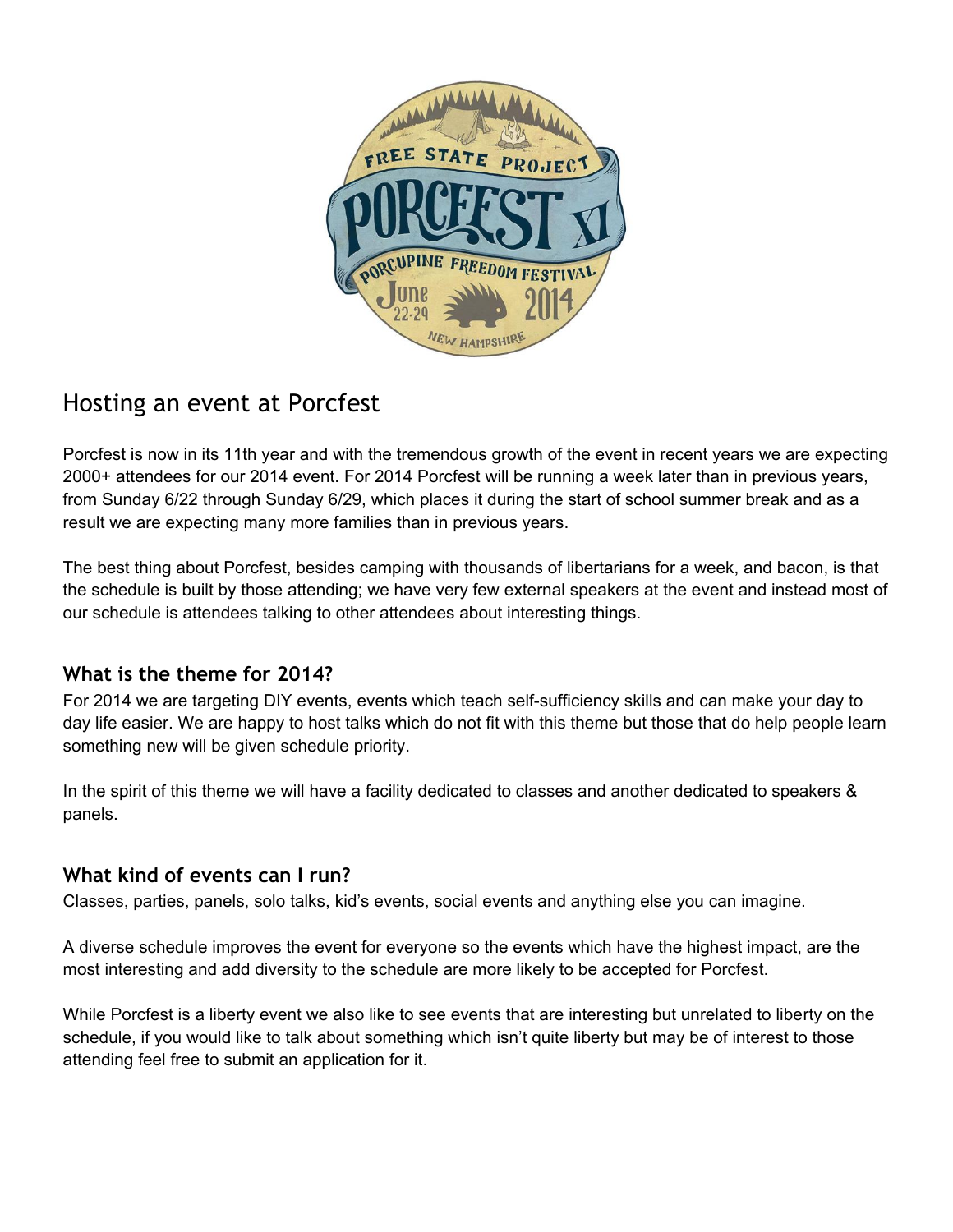### **What equipment is available for events?**

A projector will be available for all events on request. You will need to supply your own laptop and tech support will be on hand to help you hook your laptop up. A kitchen is available for use for any cooking/food prep classes which run.

We are also happy to arrange other equipment if it will add value for attendees, for example if you would like to teach an electronics class then we would be happy to investigate bringing in soldering stations for attendees.

#### **What do we want attendees to get out of events?**

As well as teaching them new skills we would very much like attendees to have something to show from attending events. An attendee learning to make yogurt should be involved in the process, rather than just watching the process, and have some yogurt to take away with them at the end.

#### **Can I charge for an event?**

Events can be paid as long as payment is to meet materials cost plus a very modest fee to cover your time setting up the event. Events without materials cost (IE standard speakers) may not be paid events.

For some classes we may be willing to cover materials cost so the class remains free to attendees, if you would like your event to be considered for this then please note so in the signup form.

## **Anything particular that you are looking for?**

Many attendees are entrepreneurially minded and in the spirit of agora we would like to turn this in to real ideas for products and services. If we can find the right speakers we could very much like to run a 5 day startup program, the general schedule of this might look something like

- **Monday** 
	- Speaker: Conceptualizing ideas.
	- Group: Introductions, I am x and I know y
	- Group: Idea brainstorming
	- Outcome: Organize into groups based on the ideas attendees like
- **Tuesday** 
	- Speaker: Physical Product Design
	- Speaker: Software Rapid Prototyping
	- Group: Product design mentoring, early stage product design with people who have done it before on hand to help
	- Outcome: Early non-functional prototype
- Wednesday
	- Speaker: Business planning
	- Speaker: Capital sources, crowdfunding etc.
	- Group: Setting a price point, planning for revenue and writing very brief business plan
	- Outcome: Business plan around team product
- **Thursday** 
	- Speaker: Marketing your idea
	- Speaker: Learning to let go of an idea if it is wrong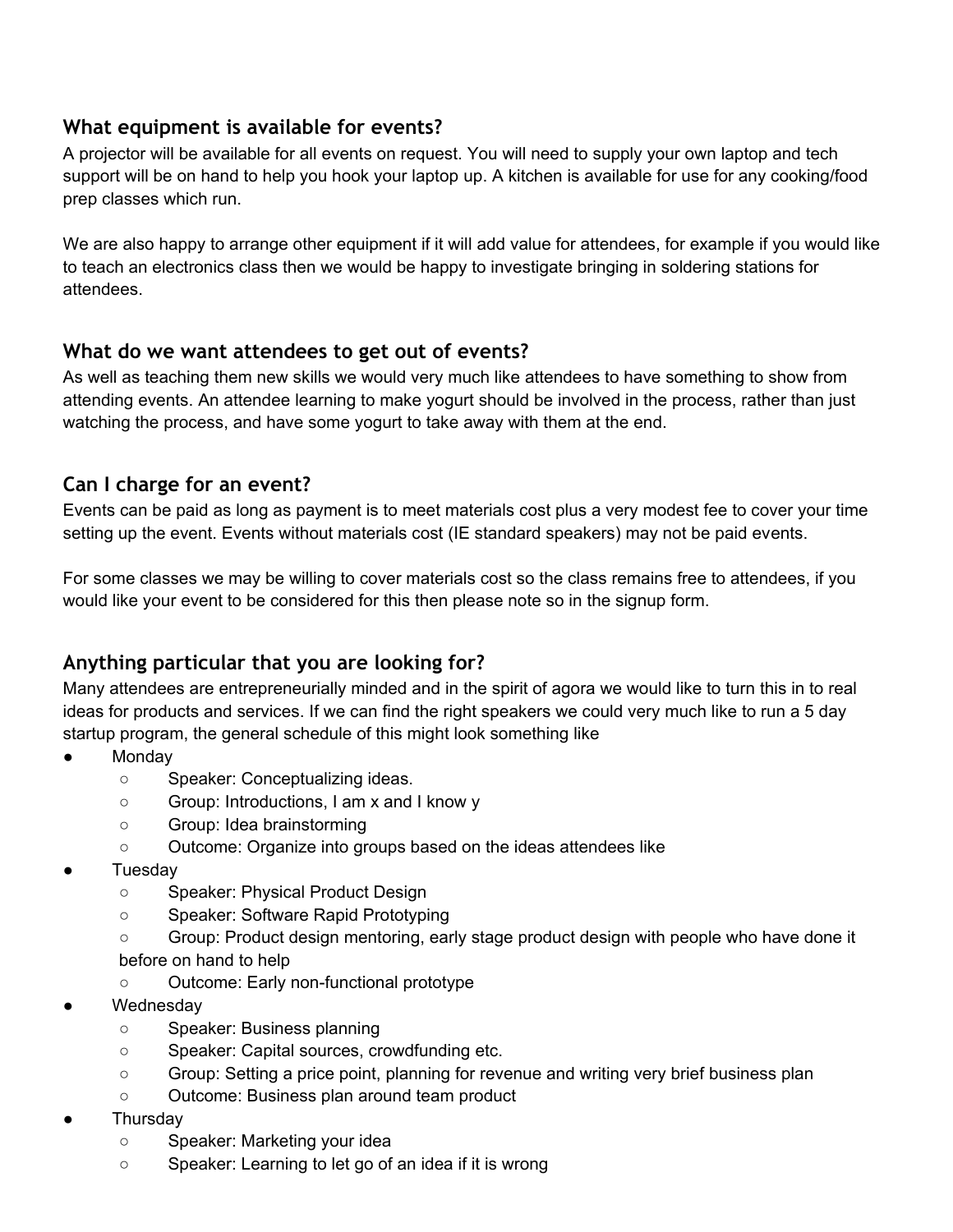- Group: Learning to talk about your product and designing advertising around it
- Group: Product presentations, pick up new help for your team from late PF arrivals
- Outcome: Cohesive marketing plan for the product, understanding of target market
- **Friday** 
	- Speaker: Legally incorporating and understanding contracts
	- Group: Finishing a prototype. Mentors on hand to help you understand what does and doesn't
	- need to be in your prototype
	- Outcome: Finished prototype
- Saturday
	- Speaker: Next steps, incubators
	- Group: Prime time presentation of your prototype to all of PF
	- Outcome: Successful startup

For this program we would provide whiteboards, meeting/workspace for teams as well as any other logistical support which is within our means. Ideally the classes would feed in to this process such that as attendees gain other skills during the week these would feed back into their ideas, someone who takes a "Starting Microcomputing class" might take their new StrawberryPi experience and apply it with their group to an automation idea they had.

If you are interested in championing this program, organizing speakers for PFStartup events and acting as a mentor to teams please get in touch; we are **REALLY** interested in hearing from you.

### **How much time will I get?**

Solo talks will all receive a 30 minute slot and panels will receive a 60 minute slot. If you will require more time then this please note on the application and we will review on a case by case basis.

Classes can use as much time as they need but will automatically receive an hour unless the application notes they will require more, classes we generally be granted as much time as they need.

Other events are dealt with on a case by case basis, please note in the application how much time you will need if you are applying for a non-standard event.

#### **How many events can I host?**

As many as you like, if you have a hundred ideas then you are free to submit them all and let us pick out the best ones.

#### **I have questions**

If you have any questions about hosting an event then drop us a line at [speaker@porcfest.com.](mailto:speaker@porcfest.com)